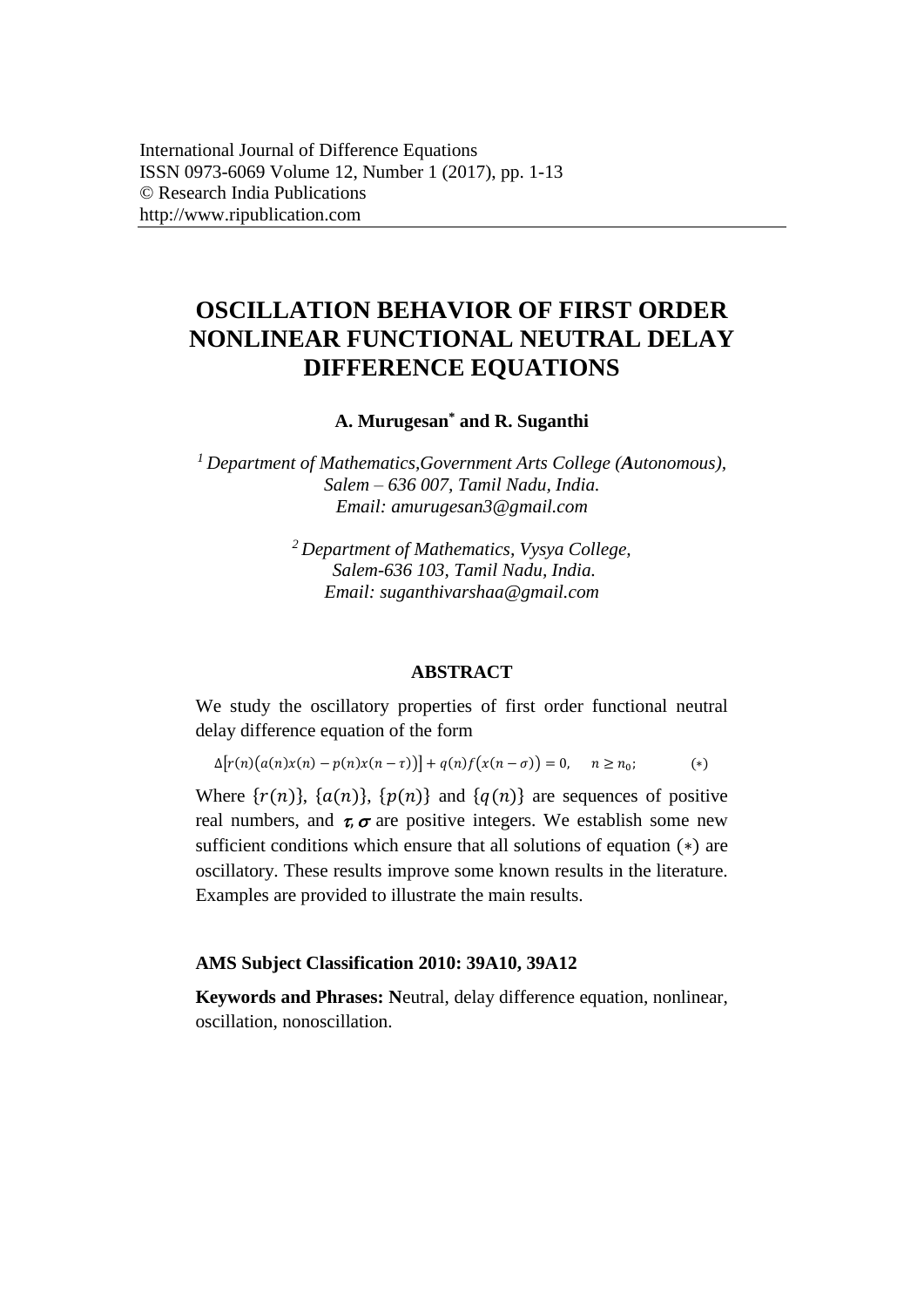#### **1. INTRODUCTION**

We consider the following first order nonlinear functional neutral delay difference equation with variable coefficients of the form

$$
\Delta[r(n)(a(n)x(n) - p(n)x(n-\tau))] + q(n)f(x(n-\sigma)) = 0, \quad n \ge n_0; \quad (1)
$$

where  $\Delta$  is the forward difference operator defined by  $\Delta x(n) = x(n + 1)$  $x(n)$ . Throughout the paper the following conditions are assumed to be hold:

(C<sub>1</sub>) { $a(n)$ } is a sequence of positive real numbers defined on  $N(n_0) = \{n_0, n_0 +$  $1, ...$ ;

 $(C_2)$  { $r(n)$ } is a nondecreasing sequence of positive real numbers defined on  $N(n_0)$ ;

 $(C_3)$  { $p(n)$ } and { $q(n)$ } are sequence of nonnegative real numbers defined on  $N(n_0)$ ,  ${q(n)}$ 

is not identically zero for large values of n;

(C<sub>4</sub>) there exists a constants  $a_0$  and  $\lambda$  such that  $a(n) \le a_0 < \infty$  and  $\frac{p(n)}{a(n)} \le \lambda < 1$ ;

(C<sub>5</sub>)  $\tau$  and  $\sigma$  are positive integers.

 $(C_6)$   $f: R \to R$  is a continuous function satisfies  $uf(u) > 0$  for  $u \neq 0$  and there exist a positive

 $k_0 > 0$  such that  $\frac{f(u)}{u} > k_0 > 0$ .

Let  $n^* = \max{\{\tau, \sigma\}}$ . By a solution of (1) on  $N(n_0) = \{n_0, n_0 + 1, ...\}$ , as a real sequence  $\{x(n)\}\$  which is defined on  $n \geq n_0 - n^*$  and which satisfies (1) for  $n \in N(n_0)$ . A solution  $\{x(n)\}$  of (1) on  $N(n_0)$  is said to be oscillatory if for every positive integers  $N_0 > n_0$  there exists  $n \ge N_0$  such that  $x(n)x(n + 1) \le 0$ , otherwise  $\{x(n)\}\$ is said to be nonoscillatory.

The oscillation theory of difference equation and their applications have been receiving intensive attention in the last few decades, see for example [1-4] and the reference cited therein. Especially the study of oscillatory behavior of first order neutral delay difference equations of various types occupied a great deal of interest. These type of equations have wide applications in the areas such as economics, mathematical biology, and many other areas of mathematics. The oscillatory behavior of difference equations has been intensively studied in recent years.

Most of the literature has been concerned with equation of type (1) with  $r(n) = 1$  and  $a(n) = 1$  (see [5-14] and references cited therein). But very little is known regarding the oscillation of first order neutral delay difference equations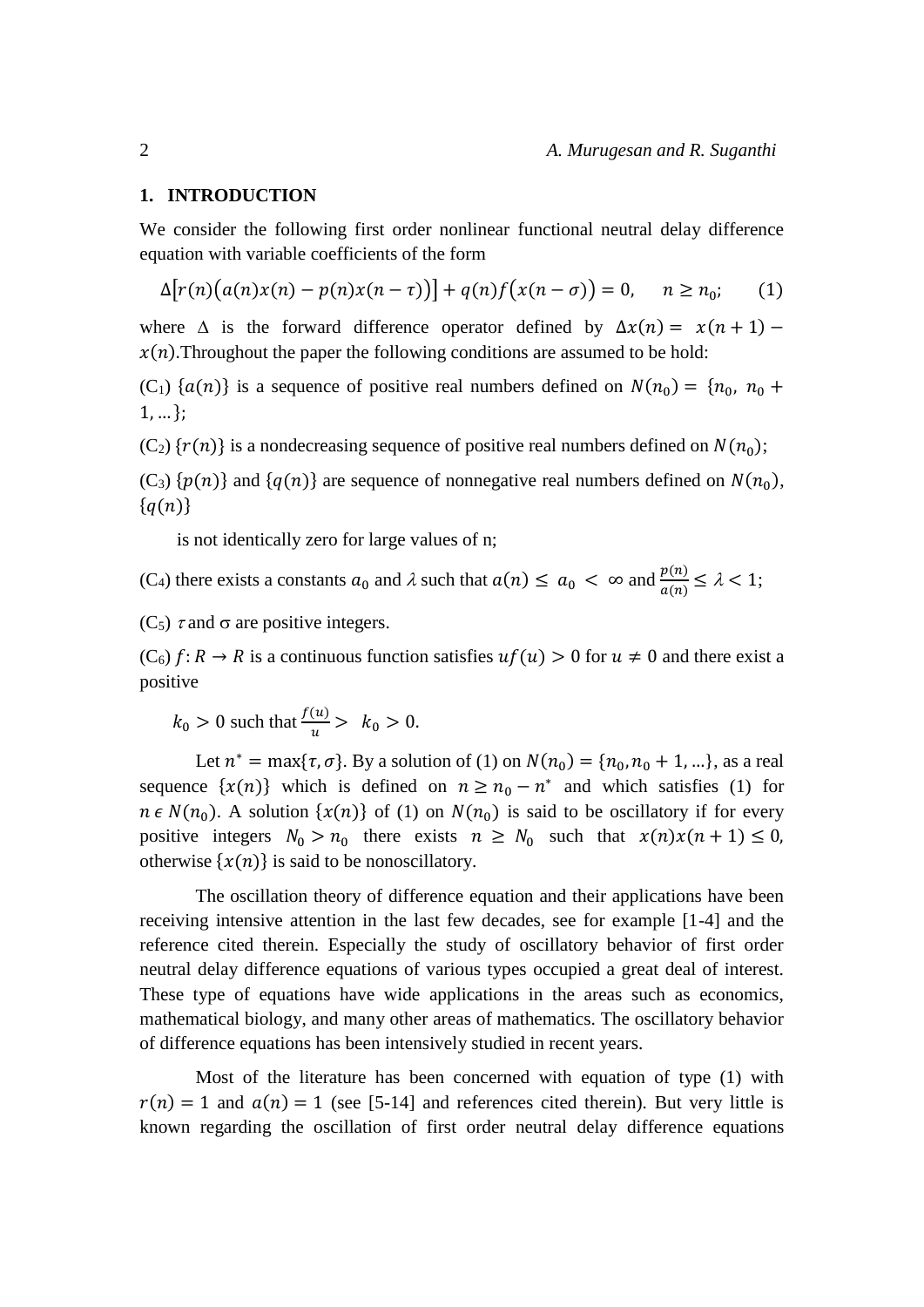similar to (1). In [4], we established sufficient conditions for oscillation of all solutions of equations of the type (1) with positive variable coefficient in the neutral term. The purpose of this paper is to study the oscillatory properties of (1).

In the sequel, unless otherwise specified, when we write a functional inequality we shall assume that it holds for all sufficiently large values of  $n$ .

#### **2. AUXILIARY LEMMAS**

In this section we give some useful Lemmas which will play an important role in the study of the oscillation of (1).

**Lemma 2.1:** [5] Assume that  $\{q(n)\}\$ is a sequence of positive real numbers and  $\sigma$  is a *positive integer. Then the difference inequality*

$$
\Delta x(n) + q(n)x(n - \sigma) = 0, \qquad n \ge n_0 \tag{2}
$$

*has an eventually positives solution if and only if the equation*

$$
\Delta x(n) + q(n)x(n - \sigma) = 0, \qquad n \ge n_0. \tag{3}
$$

**Lemma 2.2.** [11] *Assume that* 

$$
\lim_{n \to \infty} \sup \sum_{s=n}^{n=\sigma} q(s) > 0. \tag{4}
$$

*If*  $\{x(n)\}$  *is an eventually positive solution of the delay difference equation* 

$$
\Delta x(n) + q(n)x(n - \sigma) = 0, \qquad n \ge n_0,
$$
\n(5)

*then* 

$$
\lim_{n \to \infty} \inf \frac{x(n-\sigma)}{x(n)} < \infty. \tag{6}
$$

**Lemma 2.3.** Let  $\{x(n)\}$  be an eventually positive solution of (1) and  $\{z(n)\}$  be its *associated sequence defined by*

$$
z(n) = a(n)x(n) - p(n)x(n-r).
$$
 (7)

*Then*  $\{z(n)\}$  *is eventually nonincreasing and*  $z(n) > 0$ *, eventually.* 

*Proof.* From (1) and (7), we have

$$
\Delta(r(n)z(n)\leq 0,
$$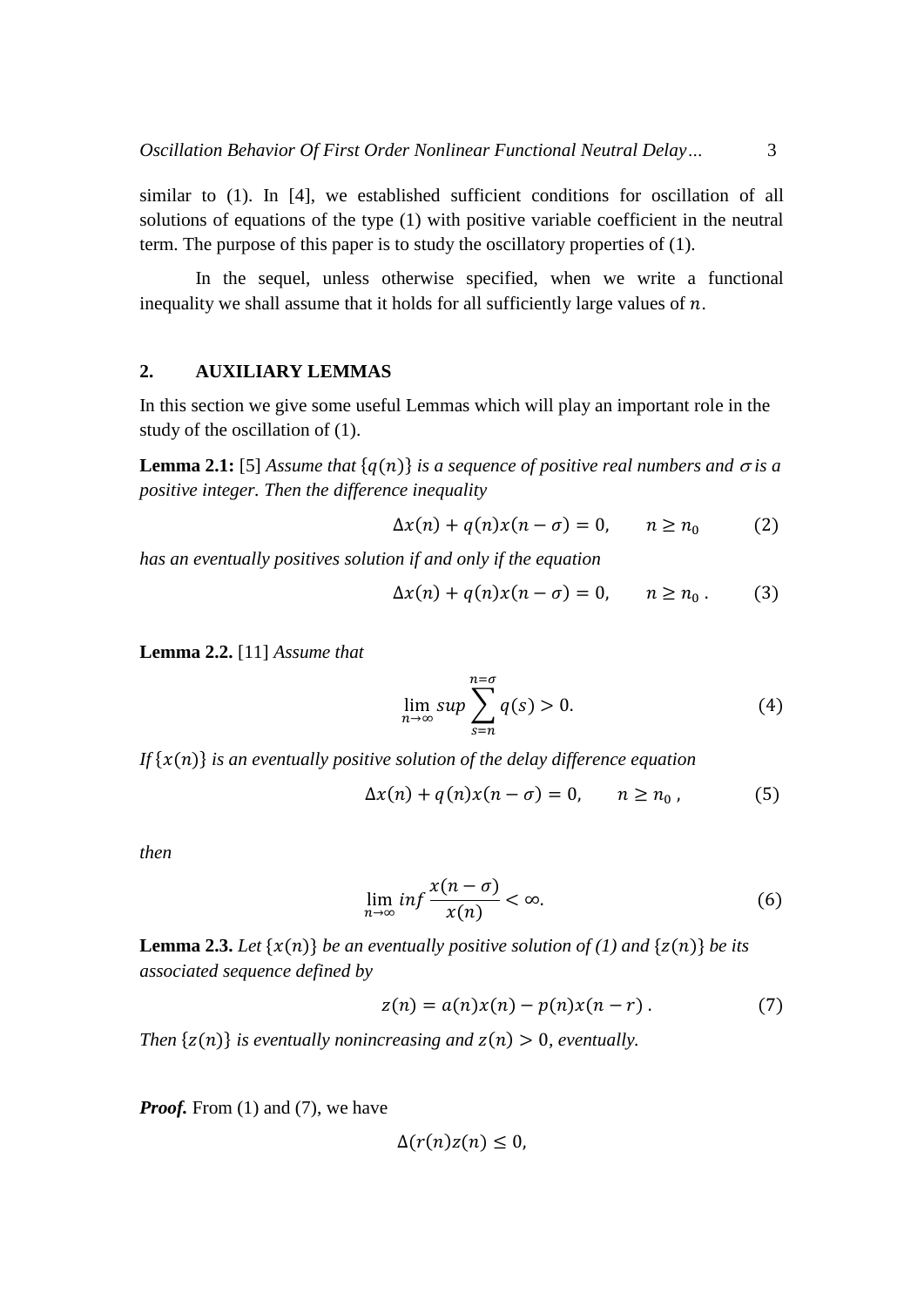Which implies in view of the hypothesis  $q(n) \neq 0$ , that  $\{r(n)z(n)\}$  is nonincreasing and does not equal to a constant eventually. Then it follows that  $\{r(n)z(n)\}\$ is either eventually positive or eventually negative. Now assume that  $r(n)z(n) < 0$ , eventually and so  $z(n) < 0$ , eventually. Then

$$
x(n) < \frac{p(n)}{a(n)}x(n-\tau) \leq \lambda x(n-\tau). \tag{8}
$$

Then by induction, we obtain

$$
x(n+j\tau) < \lambda^j x(n) \tag{9}
$$

for all positive integers j. Hence  $x(n) \to 0$  as  $n \to \infty$ . But this together with the fact that  $\{p(n)\}\$  and  $\{a(n)\}\$ are bounded implies that  $z(n)$  decreases to 0 as  $n \to \infty$ . This is a contradiction to the assumption  $z(n) < 0$  and completes the proof of the Lemma.

**Lemma 2.4.** *Assume that*  $r(n) \equiv 1$  *and* 

$$
\lim_{n \to \infty} \sup \sum_{s=n}^{n+\sigma} q(s) > 0.
$$
 (10)

*Let*  $\{x(n)\}$  *be an eventually positive solutions of (1) and*  $\{z(n)\}$  *be its associated sequence defined by (7). Then* 

$$
\lim_{n \to \infty} \inf \frac{z(n-\sigma)}{z(n)} < \infty. \tag{11}
$$

*Proof.* By Lemma 2.3,  $\{z(n)\}$  is eventually positive and nonincreasing. From (7), we have,

$$
z(n) \ge a_0 x(n)
$$

or

$$
x(n) \ge \frac{z(n)}{a_0}
$$

or

$$
x(n-\sigma) \ge \frac{z(n-\sigma)}{a_0}.\tag{12}
$$

Using this and  $(7)$  in  $(1)$ , we have

$$
\Delta z(n) + \frac{k_0}{a_0} q(n) z(n-\sigma) \le 0.
$$
 (13)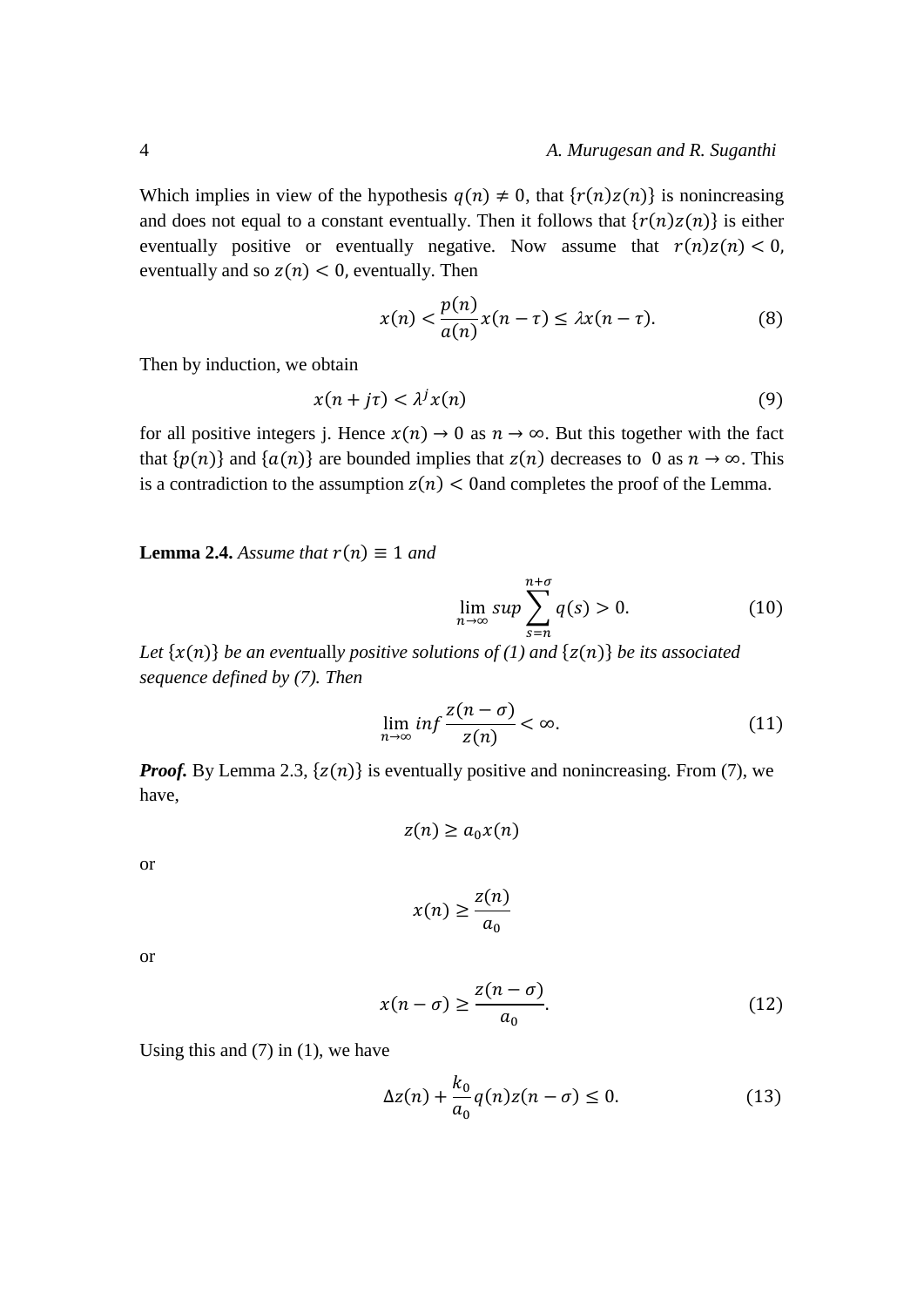By Lemma 2.1 we find the equation

$$
\Delta z(n) + \frac{k_0}{a_0} q(n) z(n - \sigma) = 0.
$$
 (14)

has an eventually positive solution as well. As a result, by Lemma 2.2 and (11), we get

$$
\lim_{n \to \infty} \inf \frac{z(n-\sigma)}{z(n)} < \infty,
$$

which is the desired result and hence the proof is completed.

**Lemma 2.5.** Assume that  $r(n) \equiv 1$ . If (1) has an eventually positive solution, then

$$
\sum_{s=n}^{n+\sigma} q(s) \le \frac{a_0}{k_0} \tag{15}
$$

*for all sufficiently large n.*

*Proof .*Proceeding as in the proof of Lemma 2.3, we again obtain the inequality (13). Summing the inequality from *n* to  $n + \sigma$ , we get

$$
z(n + \sigma + 1) - z(n) + \frac{k_0}{a_0} \sum_{s=n}^{n+\sigma} q(s) z(s - \sigma) \le 0.
$$

By applying the decreasing nature of  $\{z(n)\}\)$ , we have

$$
z(n + \sigma - 1) - z(n) + \frac{k_0}{a_0} z(n) \sum_{s=n}^{n+\sigma} q(s) \le 0.
$$

Then

$$
z(n + \sigma + 1) + \left(\frac{k_0}{a_0}z(n)\sum_{s=n}^{n+\sigma}q(s) - 1\right)z(n) \le 0
$$
 (16)

Since  $z(n) > 0$ , (16) implies

$$
\frac{k_0}{a_0} \sum_{s=n}^{n+\sigma} q(s) - 1 \le 0
$$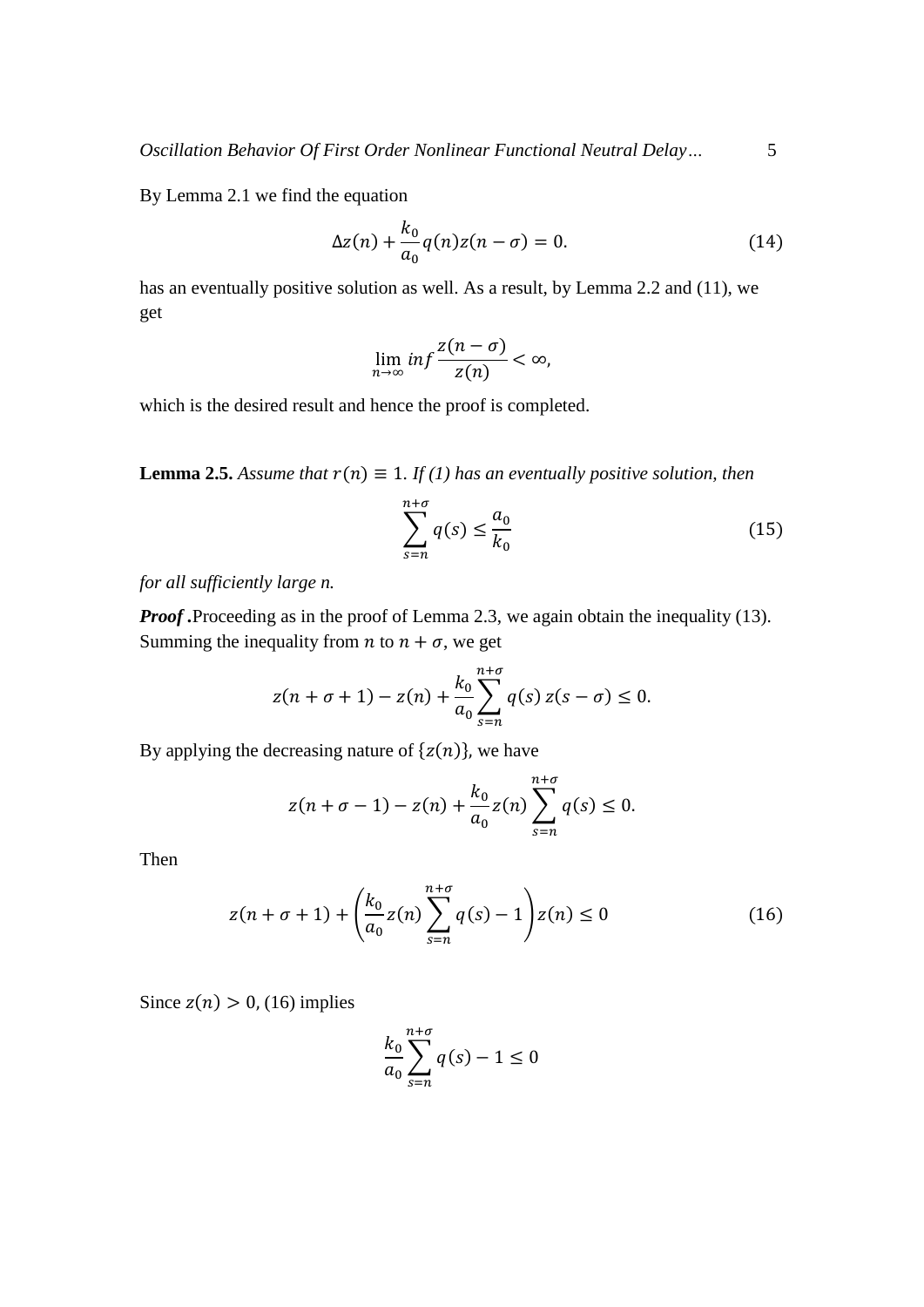Hence for all sufficiently large  $n$ , we have

$$
\sum_{s=n}^{n+\sigma} q(s) \le \frac{a_0}{k_0},
$$

Which is the desired result. The proof is completed.

## **3. OSCILLATION OF SOLUTION**

**Theorem 3.1.** *Assume that*  $r(n) \equiv 1$  *and* (11) *hold.* If

$$
\sum_{s=n}^{\infty} q(n) \ln \left( \frac{ek_0}{a_0} \sum_{s=n+1}^{n+\sigma} q(s) \right) = \infty.
$$
 (17)

*Then every solution of (1) oscillates.* 

*Proof.* Assume the contrary. Without loss of generality we may assume that  $\{x(n)\}$  is an eventually positive solution of (1). Set  $z(n)$  as in (7). Then  $\{z(n)\}\$ is eventually positive and decreasing. Also  $\{z(n)\}\$  satisfies the inequality (13). That is

$$
\Delta z(n) + \frac{k_0}{a_0} q(n) z(n - \sigma) \le 0.
$$

Define the sequence  $\{u(n)\}$ as

$$
u(n)=-\frac{\Delta z(n)}{z(n)}.
$$

Then  $\{u(n)\}\$ is eventually nonnegative. So, there exist  $n_1 \ge n_0$  with  $z(n_1) > 0$ . We can easily show that

$$
\Delta z(n) \leq z(n_1) exp\left(-\sum_{s=n_1}^{n-1} q(s)\right).
$$

Moreover,  $\{u(n)\}\$ satisfies

$$
u(n) \ge \frac{k_0}{a_0} q(n) exp\left(\sum_{s=n-\sigma}^{n-1} u(s)\right).
$$
 (18)

By using the inequality

$$
e^{rx} \ge x + \frac{\ln(er)}{r}, \qquad x, r > 0,
$$

we have from (18)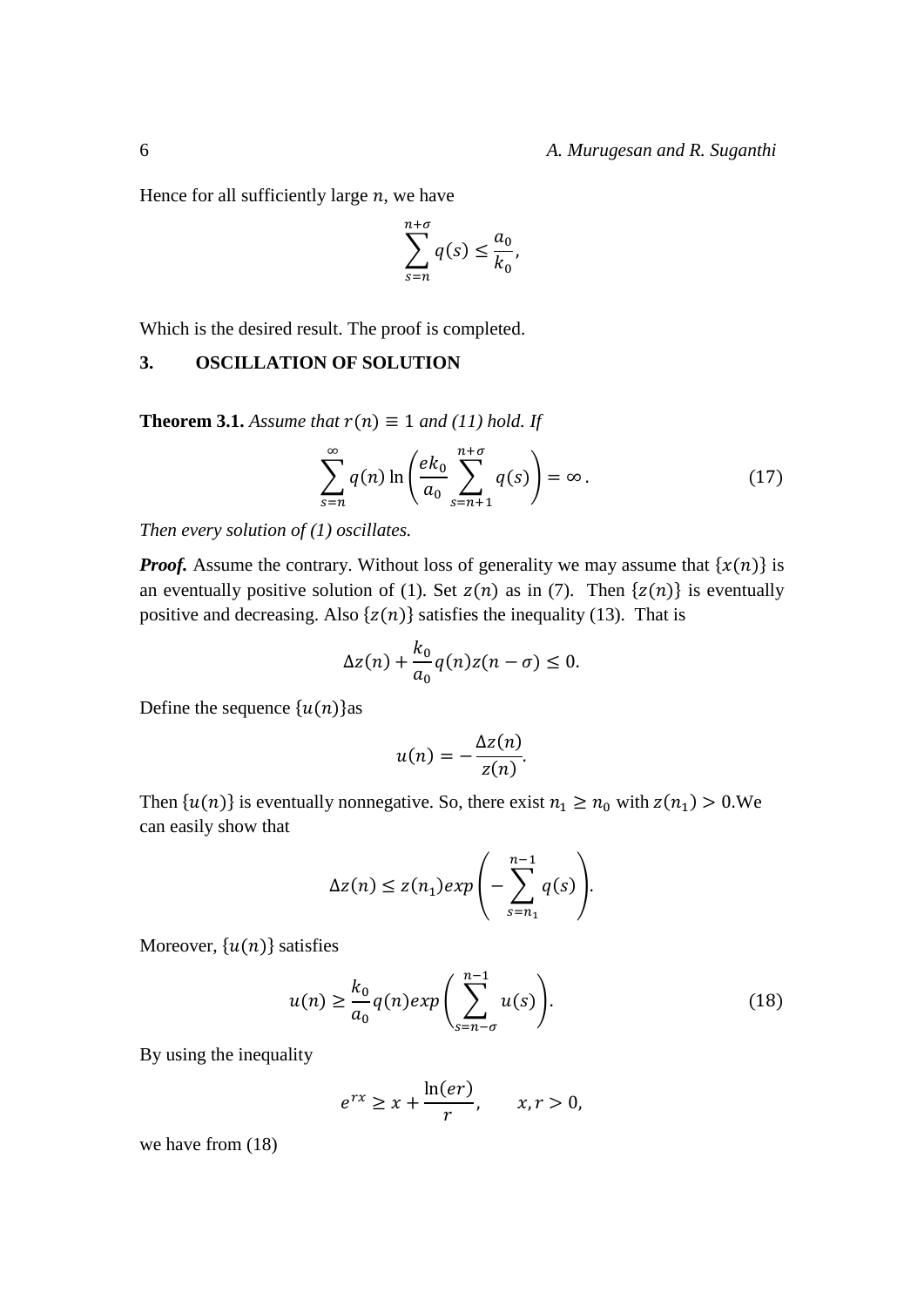$$
u(n) \ge \frac{k_0}{a_0} q(n) exp\left(\frac{\alpha(n)}{\alpha(n)} \sum_{s=n-\sigma}^{n-1} u(s)\right)
$$
  

$$
\ge \frac{k_0}{a_0} q(n) \left(\frac{1}{\alpha(n)} \sum_{s=n-\sigma}^{n-1} u(s) + \frac{\ln(e\alpha(n))}{\alpha(n)}\right),
$$

Where

$$
\alpha(n) = \frac{k_0}{a_0} \sum_{s=n+1}^{n+\sigma} q(s)
$$

Therefore

$$
u(n) \sum_{s=n+1}^{n+\sigma} q(s) - q(n) \sum_{s=n-\sigma}^{n-1} u(s) \ge q(n) \ln \left( \frac{ek_0}{a_0} \sum_{s=n+1}^{s=n+\sigma} q(s) \right).
$$

Hence for  $\xi > N + \sigma$ 

$$
\sum_{n=N}^{\xi-1} u(n) \left( \sum_{s=n+1}^{n+\sigma} q(s) \right) - \sum_{n=N}^{\xi-1} q(n) \left( \sum_{s=n+\tau-\sigma}^{n-1} u(s) \right)
$$
  

$$
\geq \sum_{n=N}^{\xi-1} q(n) \ln \left( \frac{ek_0}{a_0} \sum_{s=n+1}^{n+\sigma} q(s) \right)
$$
(19)

By interchanging the order of summation, we have

$$
\sum_{n=N}^{\xi-1} q(n) \sum_{s=n-\sigma}^{n-1} u(s) \ge \sum_{n=N}^{\xi-\sigma-1} u(n) \sum_{s=n+1}^{n+\sigma} q(s).
$$
 (20)

Combing (19) and (20), leads to

$$
\sum_{n=\xi-\sigma}^{\xi-1} u(n) \sum_{s=n+1}^{n+\sigma} q(s) \ge \sum_{n=N}^{\xi-1} q(n) \ln \left( \frac{ek_0}{a_0} \sum_{s=n+1}^{n+\sigma} q(s) \right). \tag{21}
$$

Using (16) of Lemma 2.4 in (21), we obtain

$$
\sum_{n=\xi-\sigma}^{\xi-1} u(n) \ge \frac{k_0}{a_0} \sum_{n=N}^{\xi-1} q(n) \ln \left( \frac{ek_0}{a_0} \sum_{s=n+1}^{n+\sigma} q(s) \right),
$$

(ie)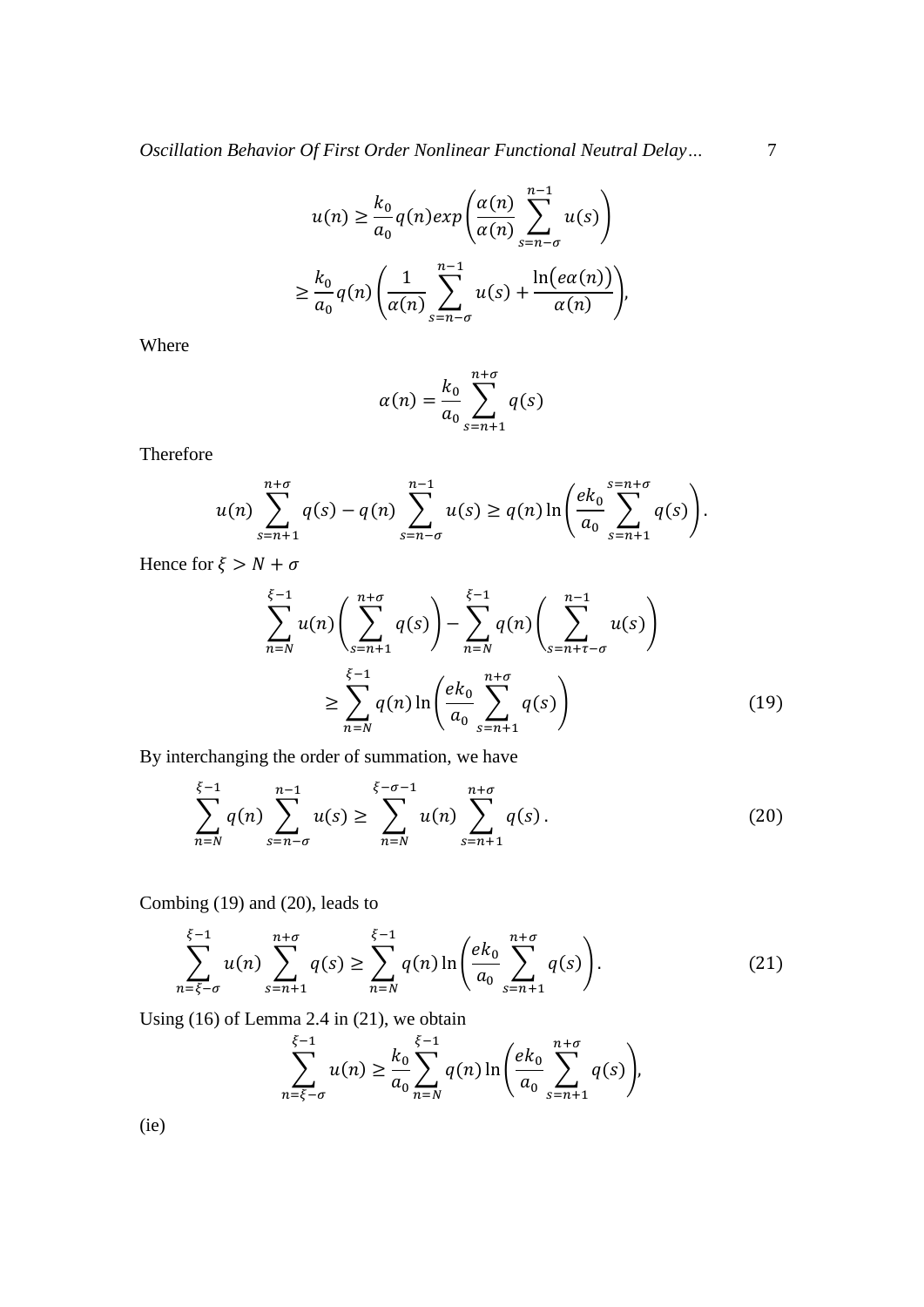8 *A. Murugesan and R. Suganthi*

$$
\ln \frac{z(\xi - \sigma)}{z(\xi)} \ge \frac{k_0}{a_0} \sum_{n=N}^{\xi - 1} q(n) \ln \left( \frac{ek_0}{a_0} \sum_{s=n+1}^{n+\sigma} q(s) \right).
$$

This result along with condition (17) leads to

$$
\lim_{n\to\infty}\frac{z(n-\sigma)}{z(n)}=\infty,
$$

which contradicts  $(11)$  and completes the proof.

## **Theorem 3.2.***Assume that*

$$
0 < c \le \lim_{n \to \infty} \inf \sum_{s=n}^{n+\sigma} \frac{q(s)}{r(s-\sigma)} \tag{22}
$$

*and* 

$$
\sum_{n=n_0}^{\infty} \frac{q(n)}{r(n-\sigma)} \ln \left( \frac{ek_0}{a_0} \sum_{s=n+1}^{n+\sigma} \frac{q(s)}{r(s-\sigma)} \right) = \infty.
$$
 (23)

*Then every solution of (1) oscillates.*

*Proof.* For the benefit of acquiring a contradiction, without deficiency of generality, we may suppose that  $\{x(n)\}$  is an eventually positive solution of (1). Set  $z(n)$  as in (7). Then  $\{z(n)\}\$ is positive and decreasing. Proceeding as in the proof of Lemma 2.3, we get

$$
\Delta(r(n)z(n)) + \frac{k_0}{a_0}q(n)z(n-\sigma) \le 0.
$$
\n(24)

Set

$$
y(n) = r(n)z(n). \tag{25}
$$

Using this in (24), we get

$$
\Delta y(n) + \frac{k_0}{a_0} \frac{q(n)}{r(n-\sigma)} y(n-\sigma) \le 0.
$$
\n(26)

Set

$$
\lambda(n) = -\frac{\Delta y(n)}{y(n)}.\tag{27}
$$

Then  $\lambda(n) > 0$  eventually and  $\{\lambda(n)\}$  satisfies the inequality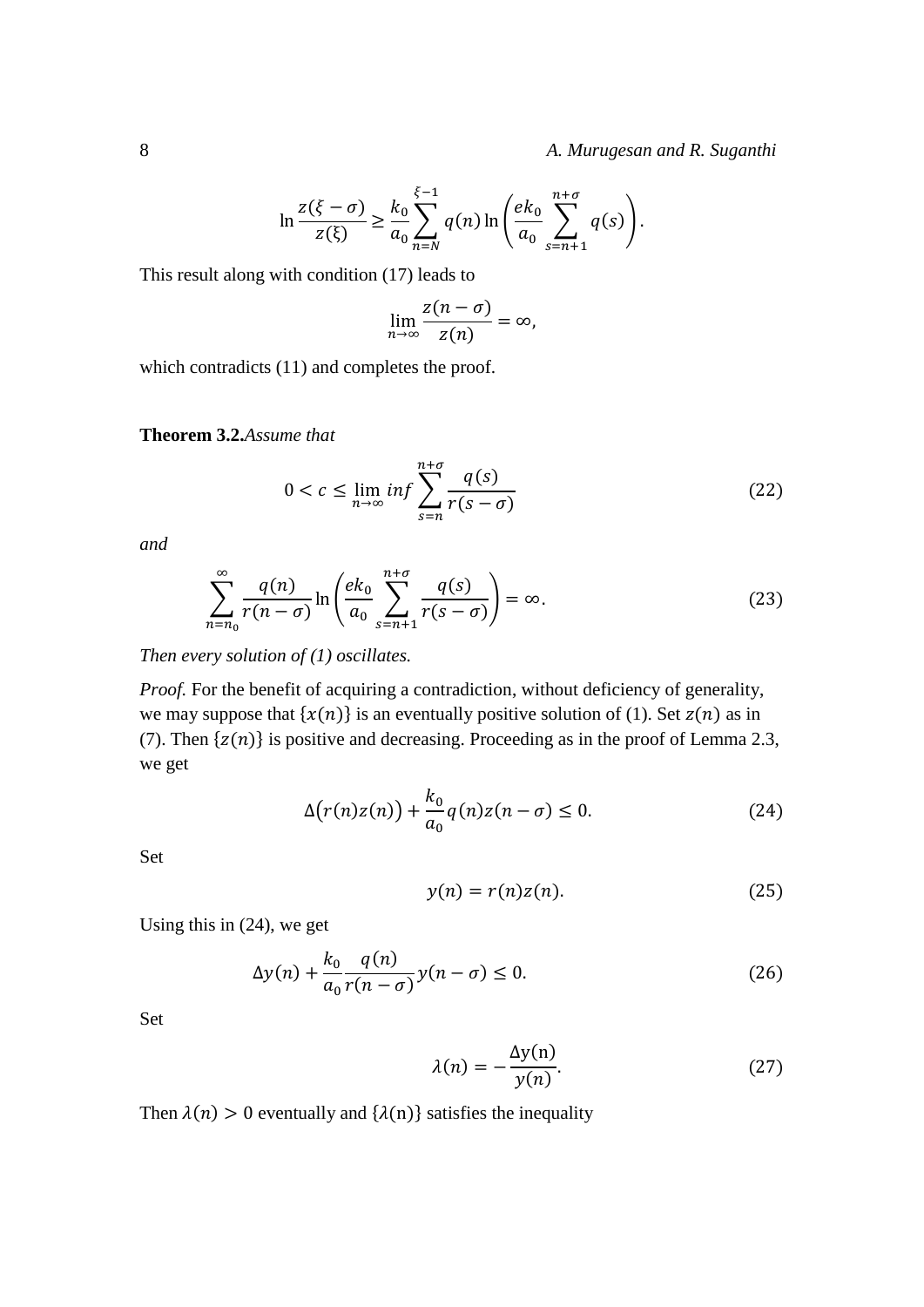*Oscillation Behavior Of First Order Nonlinear Functional Neutral Delay...* 9

$$
\lambda(n) \ge \frac{k_0}{a_0} \frac{q(n)}{r(n-\sigma)} \exp\left(\sum_{s=n-\sigma}^{n-1} \lambda(s)\right).
$$
 (28)

Applying the inequality

$$
e^{rx} \ge x + \frac{\ln(er)}{r}, \qquad x, r > 0,
$$

to (28) yields that

$$
\lambda(n) \ge \left(\frac{k_0}{a_0}\right) \frac{q(n)}{r(n-\sigma)} \exp\left(\frac{\beta(n)}{\beta(n)} \sum_{s=n-\sigma}^{n-1} \lambda(s)\right)
$$

$$
\geq \left(\frac{k_0}{a_0}\right) \frac{q(n)}{r(n-\sigma)} \left(\frac{1}{\beta(n)} \sum_{s=n-\sigma}^{n-1} \lambda(s) + \frac{\ln(e\beta(n))}{\beta(n)}\right),
$$

where

$$
\beta(n) = \frac{k_0}{a_0} \sum_{s=n+1}^{n+\sigma} \frac{q(s)}{r(s-\sigma)}\tag{29}
$$

Therefore,

$$
\lambda(n) \sum_{s=n+1}^{n+\sigma} \frac{q(s)}{r(s-\sigma)} - \frac{q(n)}{r(n-\sigma)} \sum_{s=n-\sigma}^{n-1} \lambda(s) \ge \frac{q(n)}{r(n-\sigma)} \ln \left( \frac{ek_0}{a_0} \sum_{s=n+1}^{n+\sigma} \frac{q(s)}{r(s-\sigma)} \right).
$$

Hence, for  $\eta > N_1 + \sigma$ 

$$
\sum_{n=N_1}^{\eta-1} \lambda(n) \sum_{s=n+1}^{n+\sigma} \frac{q(s)}{r(s-\sigma)} - \sum_{n=N_1}^{\eta-1} \frac{q(n)}{r(n-\sigma)} \sum_{s=n-\sigma}^{n-1} \lambda(s)
$$

$$
\geq \sum_{n=N_1}^{n-1} \frac{q(n)}{r(n-\sigma)} \ln \left( \frac{ek_0}{a_0} \sum_{s=n+1}^{n-\tau+\sigma} \frac{q(s)}{r(s-\sigma)} \right).
$$
 (30)

By interchanging the order of summation, we have

$$
\sum_{n=N_1}^{n-1} \left( \frac{q(n)}{r(n-\sigma)} \right) \left( \sum_{s=n-\sigma}^{n-1} \lambda(s) \right) \ge \sum_{n=N_1}^{n-\sigma-1} \lambda(n) \sum_{s=n+1}^{n+\sigma} \frac{q(s)}{r(s-\sigma)}
$$
(31)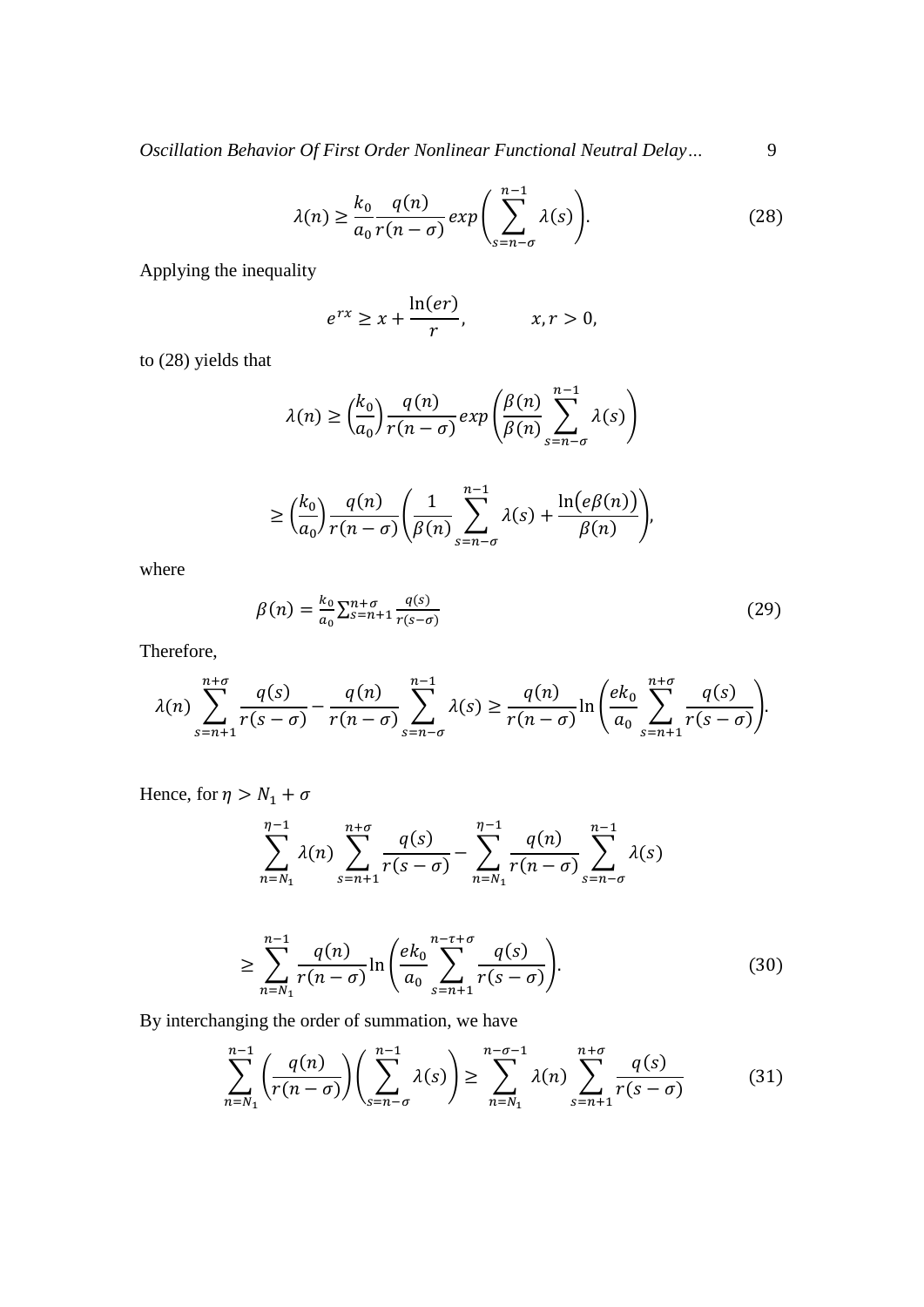From (30) and (31), we have

$$
\sum_{\eta=n-\sigma}^{\eta-1} \lambda(n) \sum_{s=n+1}^{n+\sigma} \frac{q(s)}{r(s-\sigma)} \ge \sum_{s=N_1}^{\eta-1} \frac{q(n)}{r(n-\sigma)} \ln \left( \frac{ek_0}{a_0} \sum_{s=n+1}^{n+\sigma} \frac{q(s)}{r(s-\sigma)} \right). \tag{32}
$$

By employing (16) in (32), it follows that

$$
\sum_{\eta=n-\sigma}^{\eta-1} \lambda(\eta) \ge \frac{k_0}{a_0} \sum_{n=N_1}^{\eta-1} \frac{q(n)}{r(n-\sigma)} \ln \left( \frac{ek_0}{a_0} \sum_{s=n+1}^{n+\sigma} \frac{q(s)}{r(s-\sigma)} \right).
$$
 (33)

or

$$
\ln \frac{y(\eta - \sigma)}{y(\eta)} \ge \frac{k_0}{a_0} \sum_{n=N_1}^{\eta - 1} \frac{q(n)}{r(n - \sigma)} \ln \left( \frac{ek_0}{a_0} \sum_{s=n+1}^{n+\sigma} \frac{q(s)}{r(s - \sigma)} \right).
$$

From (33) and (23), we have

$$
lim \frac{y(n-\sigma)}{y(n)} = \infty.
$$
 (34)

On the other hand from condition (22), there exists a sequence  $\{n_k\}$  of integers,  $n_k \to \infty$ as  $k \to \infty$ , and there exists  $n_k^* \in \{n_k, n_k + 1, ..., n_k + \sigma - \tau\}$  for every k such that

$$
\sum_{s=n_k}^{n_k^*} \frac{q(s)}{r(s-\sigma)} \ge \frac{c}{2} \quad \text{and} \quad \sum_{s=n_k^*}^{n_k+\sigma} \frac{q(s)}{r(s-\sigma)} \ge \frac{c}{2}.\tag{35}
$$

Summing both sides of (25) from  $n_k$  to  $n_k^*$  and  $n_k^*$  to  $n_k + \sigma$ , we have

$$
y(n_k^* + 1) - y(n_k) + \frac{k_0}{a_0} \sum_{s=n_k}^{n_k^*} q(s) \frac{y(s-\sigma)}{r(s-\sigma)}
$$
(36)

and

$$
y(n_k + \sigma + 1) - y(n_k^*) + \frac{k_0}{a_0} \sum_{s=n_k^*}^{n_k + \sigma} \frac{q(s)}{r(s - \sigma)} y(s - \sigma) \le 0.
$$
 (37)

Using the decreasing nature of  $\{y(n)\}\$  and from (35), (36) and (37), we get

$$
-y(n_k) + \frac{k_0 c}{2a_0}y(n_k^* - \sigma) \le 0
$$

and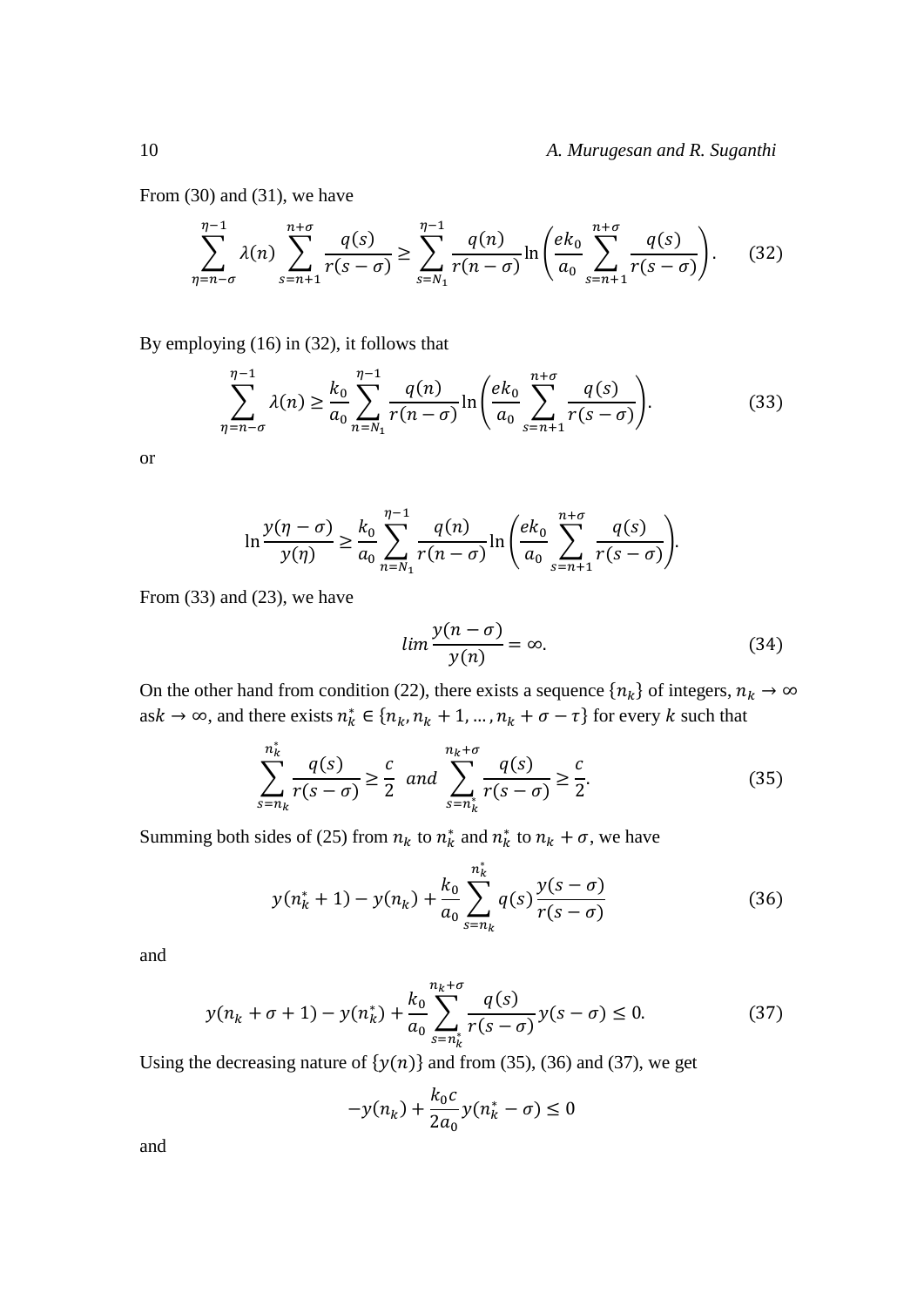*Oscillation Behavior Of First Order Nonlinear Functional Neutral Delay…* 11

$$
-y(n_k^*) + \frac{k_0 c}{2a_0} y(n_k) \le 0.
$$

This implies eventually

$$
\frac{y(n_k^* - \sigma)}{y(n_k^*)} \le \left(\frac{2a_0}{k_0c}\right)^2,
$$

which is a contradiction with (34). The proof is complete.

# **4. SOME EXAMPLES**

**Example 4.1.** *Consider the following first order nonlinear neutral delay difference equation*

$$
\Delta\left[\left(\frac{n+1}{n}\right)x(n) - \frac{1}{n}x(n-1)\right] + \left(1 + \frac{1}{n} + \frac{1}{n+1}\right)x(n-2)\left(1 + x^2(n-2)\right) = 0; n \ge 2. \quad (38)
$$
\n
$$
where \tau - 1, \ \sigma = 2, \ r(n) \equiv 1, \ a(n) = \frac{n+1}{n}, \ p(n) = \frac{1}{n}, \ q(n) = 1 + \frac{1}{n} + \frac{1}{n+1} \text{ and}
$$

$$
f(x(n-2)) = x(n-2)(1 + x2(n-2))
$$

*We see that* $a_0 = \frac{3}{2}$  $rac{3}{2}$ ,  $rac{p(n)}{a(n)}$  $\frac{p(n)}{a(n)} \leq \frac{1}{3}$  $\frac{1}{3}$  < 1, and  $k_0 = 1$ . Also,

$$
\sum_{s=2}^{\infty} q(n) \ln \left( \frac{ek_0}{a_0} \sum_{s=n+1}^{n+\sigma} q(s) \right)
$$
  
= 
$$
\sum_{s=2}^{\infty} q(n) \ln \left( \frac{2e}{3} \sum_{s=n+1}^{n+2} q(s) \right)
$$
  
= 
$$
\sum_{s=2}^{\infty} q(n) \left[ 1 + \ln \left( 2 + \frac{1}{n+1} + \frac{1}{n+3} \right) \right]
$$
  

$$
> \sum_{n=2}^{\infty} q(n)
$$
  
= 
$$
\sum_{n=2}^{\infty} \left( 1 + \frac{1}{n} + \frac{1}{n+1} \right)
$$
  
= 
$$
\infty.
$$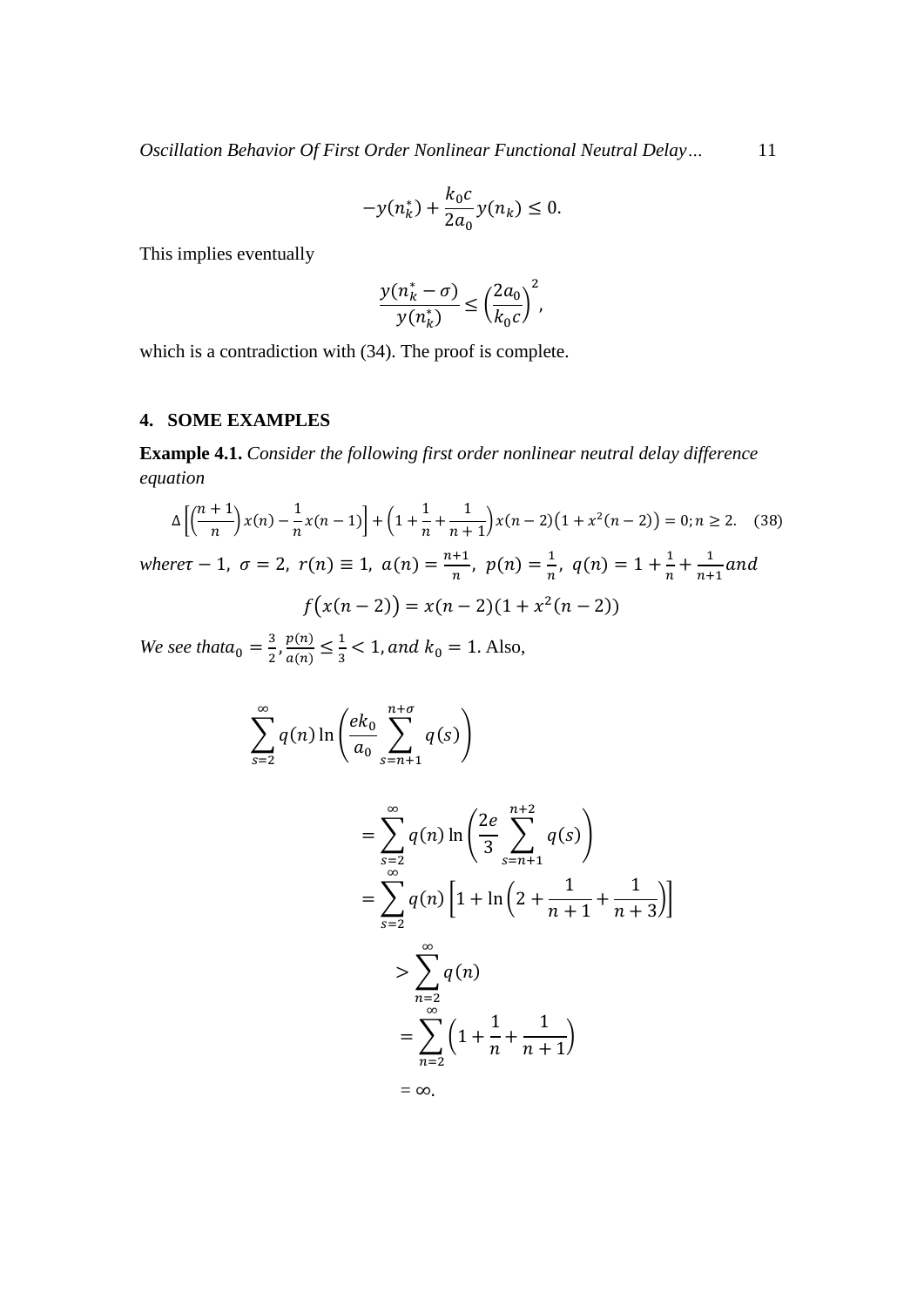*Hence all the conditions of Theorem 3.1 are satisfying and so every solution of (38) is oscillatory. One of such solution of (38) is*  $x(n) = (-1)^n$ .

**Example 4.2.** *Consider the following first order neutral delay difference equation*

$$
\Delta \left[ \frac{n}{n+1} \left( \frac{n+1}{n} \chi(n) - \frac{1}{n} \chi(n-1) \right) \right] + \frac{1}{3} \left[ \left( \frac{n+3}{n+2} \right) + \left( \frac{n+2}{n+1} \right) \right] \times
$$
  
 
$$
\chi(n-2) \left( 2 + \chi^2(n-2) \right) = 0; \qquad n \ge 3,4,5,...
$$
 (39)

*Here*

$$
r(n) = \frac{n}{n+1}, \qquad q(n) = \frac{1}{3} \left[ \frac{n+3}{n+2} + \frac{n+2}{n+1} \right], \tau = 1, \sigma = 2 \text{ and}
$$

$$
f(x(n-2) = x(n-2)(2 + x^2(n-2)).
$$

 $clearlyk_0 = 2$ ,  $a(n) \leq \frac{4}{3}$  $\frac{4}{3}$  and  $\frac{p(n)}{a(n)} = \frac{1}{n+1}$  $\frac{1}{n+1} \leq \frac{1}{4}$  $\frac{1}{4}$  < 1. Also

$$
\lim_{n \to \infty} \inf \sum_{s=n}^{n+\sigma} \frac{q(s)}{r(s-\sigma)} = \lim_{n \to \infty} \inf \sum_{s=n}^{n+2} \frac{1}{3} \left( \frac{s^2 + 2s - 3}{s^2 - 4} + \frac{s^2 + s - 2}{s^2 - s - 2} \right)
$$

$$
= 2 > 0.
$$

*Again*

$$
\sum_{n=3}^{\infty} \frac{q(n)}{r(n-\sigma)} \ln \left( \frac{ek_0}{a_0} \sum_{s=n+1}^{n+\sigma} \frac{q(s)}{r(s-\sigma)} \right)
$$
  
= 
$$
\sum_{n=3}^{\infty} \frac{1}{3} \left( \frac{n^2 + 2n - 3}{n^2 - 4} + \frac{n^2 + n - 2}{n^2 - n - 2} \right)
$$
  

$$
\ln \left( \frac{2e}{\frac{4}{3}} \sum_{s=n+1}^{n+2} \left( \frac{s^2 + 2s - 3}{s^2 - 4} + \frac{s^2 + s - 2}{s^2 - s - 2} \right) \right)
$$
  

$$
> \frac{1}{3} \sum_{n=3}^{\infty} \left( \frac{n^2 + 2n - 3}{n^2 - 4} + \frac{n^2 + n - 2}{n^2 - n - 2} \right) = \infty.
$$

*Then by Theorem 4.2, every solution of (39) is oscillatory. One of such solution of*   $(39)$  is  $x(n) = (-1)^n$ .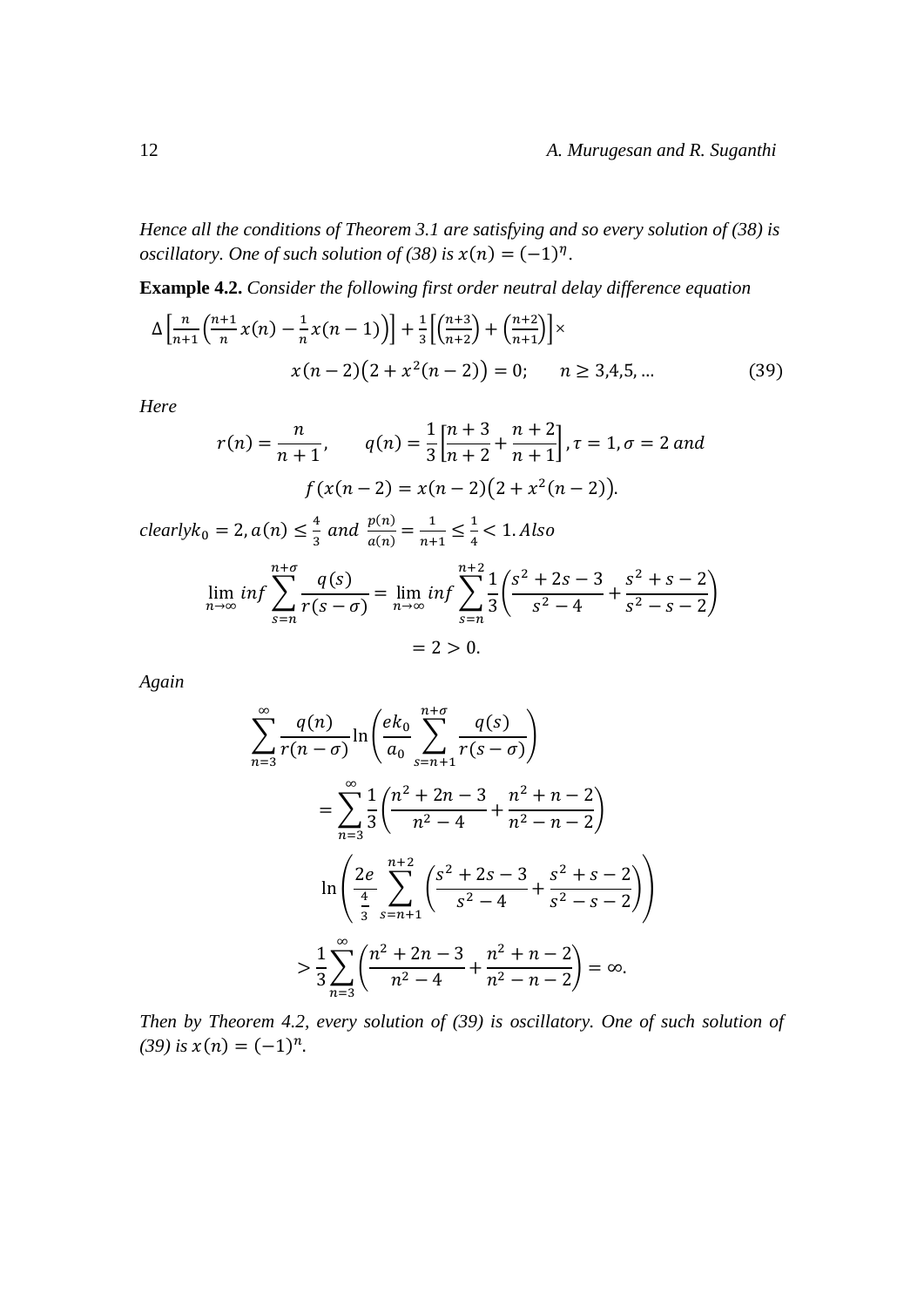#### **REFERENCES**

- [1] R.P. Agarwal, Difference Equations and Inequalities: Theory, Methods and Applications, Marcel Dekker, New York, 1999.
- [2] M.P. Chen, B.S. Lalli and J.S. Yu, Oscillation in neutral delay difference equations with variable coefficients, Comput. Math. Appl., 29(1995), 5-11.
- [3] S. Elayadi, An Introduction to Difference Equations, Third Edition, Springer, New York, 2005.
- [4] D.A. Georgiou, E.A. Grove and G. Ladas, Oscillations of neutral difference equations, Appl. Anal., 33(1989), 243-253.
- [5] I.Gyori and G.Ladas, Oscillation Theory of Delay Differential Equations withApplications, Clarendon Press, Oxford, 1991.
- [6] W.G. Kelly and A.C. Peterson, Difference Equations; An Introduction with Application, Academic Press, New York, 1991.
- [7] I.G.E. Kordonis and CH. G. Philos, Oscillation of neutral difference equations with periodic coefficients, Comput. Math. Appl., 33(7) (1997), 11-27.
- [8] W.T. Li, Oscillation criteria for first-order neutral nonlinear difference equations with variable coefficients, Appl. Math. Lett., 10(1997), 101-106.
- [9] W. T. Li and J. R. Yan, Oscillation of first order difference equations with nonlinear neutral terms, Dynam. Cont. Disc. Impul. Sys., 6(1999), 337-344.
- [10] Q. Li, C. Wang, F. Li, H. Liang and Z. Zhang, Oscillation of sublinear difference equations with positive neutral term, J. Appl. Math. and Comput., 20(2006), 305-314.
- [11] X. H. Tang, J. S. Yu and D. H. Peng, Oscillation and nonoscillation of neutral difference equations with positive and negative coefficients, Comput. Math. Appl., 39(2000), 169-181.
- [12] G. Zhang, Oscillation for nonlinear neutral difference equations, Appl. Math. E-Notes, 2(200), 22-24.